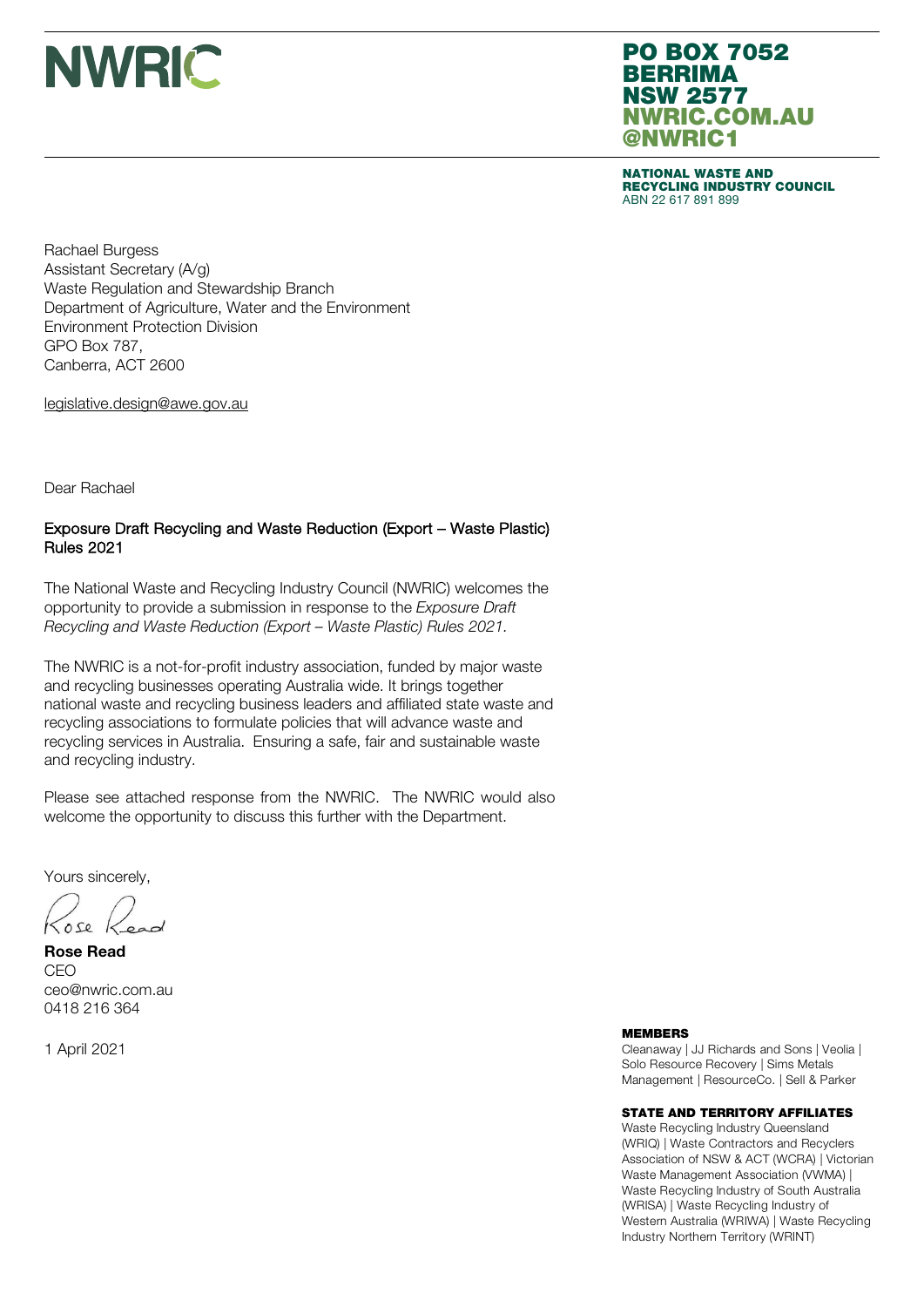## NWRIC

## EXPOSURE DRAFT RECYCLING AND WASTE EXPOSURE DRAFT RECYCLING AND WASTE REDUCTION (EXPORT – WASTE PLASTIC) REDUCTION (EXPORT – WASTE PLASTIC) RULES 2021 RULES 2021

The National Waste and Recycling Industry Council (NWRIC) is committed to protecting the environment and building Australia's resource recovery sector.

Overall, the NWRIC supports the proposed export bans of waste glass, plastics, paper and tyres and welcomes the leadership and investment being provided by the Federal government through the National Waste Policy Action Plan, Recycling Modernisation Fund, Product Stewardship Investment Fund and the National Plastics Plan.

In specific response to the Exposure Draft Recycling and Waste Reduction (Export – Waste plastic) Rules 2021 it is unclear how the Waste Export Plastics List will be developed and operate. How does industry recommend to the Minister to add a particular waste plastic to the list? Will there be an ability for industry to comment on proposed waste plastic to be added to the list? What criteria must be met and how will compliance be enforced?

The NWRIC considers there needs to be a clear and transparent process for waste plastics to be added to the Waste Export Plastics List and its subsequent enforcement.

More broadly, the NWRIC is also concerned that there won't be sufficient local processing capacity in place by 1 July 2021 due to delays in distributing the Recycling Modernisation Fund, lack of local market development and phase out of problematic plastic packaging not due till 2022.

The roll out of the Recycling Modernisation Fund (RMF) by Commonwealth and state governments to develop new and innovative recycling infrastructure has been slow as summarised in Table 1. The ACT and Western Australia are the only jurisdictions where projects have been approved to either upgrade existing or build new facilities with sufficient mixed plastics processing capacity to match existing mixed plastics exports from those states. Victoria and NSW still have a way to go, with both states still needing to increase processing capacity by an estimated 35,000 and 42,000 tonnes respectively. Queensland is of greatest concern as at the end of March this year they had still to sign off on the RMF agreement with the Commonwealth government.

| Jurisdiction       | Mixed plastics<br>Exports 2018-19<br>(tonnes) | <b>RMF Projects Processing Capacity at</b><br>31 March 2021 (tonnes) |
|--------------------|-----------------------------------------------|----------------------------------------------------------------------|
| <b>ACT</b>         | 1,771                                         | 1,8000 (MRF upgrade)                                                 |
| <b>NSW</b>         | 68,878                                        | 16,000 (Suez) + Grant process underway                               |
| South Australia    | 2,041                                         | Grant process underway                                               |
| Victoria           | 58,500                                        | 20,000 (Cleanaway)                                                   |
| Western Australia  | 11,897                                        | 35,000 (3 projects)                                                  |
| Tasmania           | 170                                           | Grant process underway                                               |
| Northern Territory | 20                                            | Nil                                                                  |
| Queensland         | 8,131                                         | Nil                                                                  |
| <b>TOTAL</b>       | 149,695                                       | 61,800                                                               |

| Table 1 - 2018-19 exported mixed plastics* versus RMF Investment into mixed plastic processing |  |
|------------------------------------------------------------------------------------------------|--|
|------------------------------------------------------------------------------------------------|--|

Based on 2018-19 exports we are potentially looking at a shortfall of up to 60,000 tonnes as the bans on mixed plastics are implemented.

This will mean that material recycling facilities who at this stage due to these delays are unable to sort all plastics into single polymer streams or pass on to a local secondary processor for sorting will either have to stockpile or landfill mixed plastics.